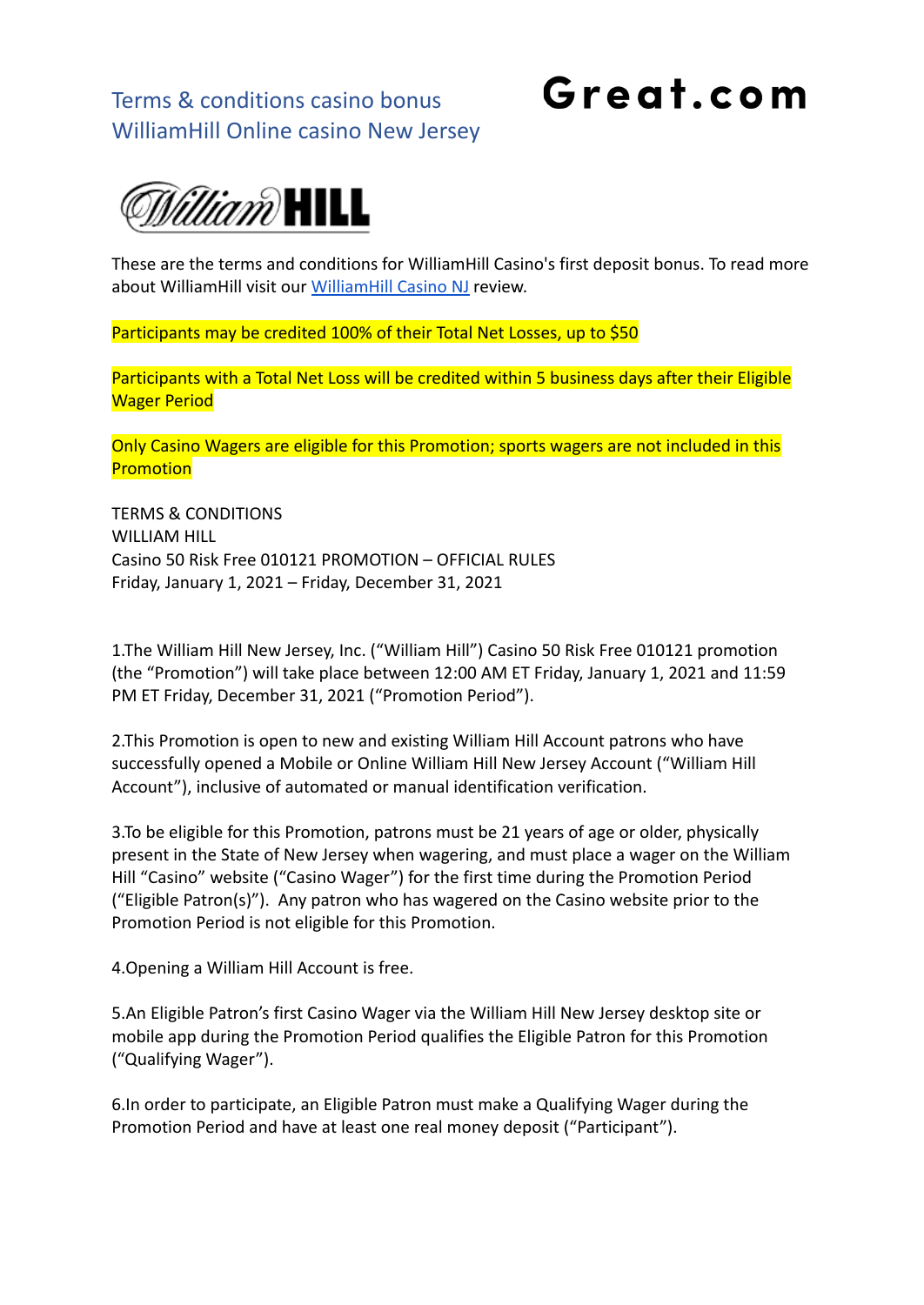Great.com

7.Upon completion of a successful Qualifying Wager, a Participant will have 24 hours ("Eligible Wager Period") to place Casino Wagers which are eligible for this Promotion ("Eligible Wager(s)"). The Qualifying Wager is included as an Eligible Wager.

8.During this Promotion, Participants may be credited 100% of their Total Net Losses, up to \$50 ("Credits"). "Total Net Losses" means all stake from Eligible Wagers placed by a Participant during the Eligible Wager Period, less all winnings earned from the Participant's Eligible Wagers during the Eligible Wager Period.

9.By way of example, if a Participant places \$100 in Eligible Wagers and wins \$60, their Total Net Loss would be \$40, so the Participant would be credited \$40 in Credits under this Promotion.

10.Participants with a Total Net Loss will be credited within 5 business days after their Eligible Wager Period.

11. Only Casino Wagers are eligible for this Promotion; sports wagers are not included in this Promotion.

12.This Promotion is only valid for wagering within the State of New Jersey, via the William Hill New Jersey desktop site or mobile app.

13.This Promotion may not be combined with any other casino promotions or offers.

14.Participants may opt out of this Promotion by contacting William Hill Customer Support.

15.A Participant's William Hill Account must be in good standing both at the time of entry and the time at which a Credit is awarded.

16.Participant will be notified by email, SMS, and/or phone when the Credit is added to their William Hill Account.

17.Participation is void where prohibited or restricted by law.

18.This Promotion is subject to all applicable federal, state, and local laws and regulations, and all aspects of the Promotion are subject to the approval of appropriate regulatory authorities.

19.Participants consent and agree to allow William Hill the unconditional use of their name, voice, likeness and story for any promotions, advertising and announcements without compensation, consideration, notice, review, or approval.

20.Participants are responsible for payment of any and all taxes, licenses, registrations and other fees, as applicable.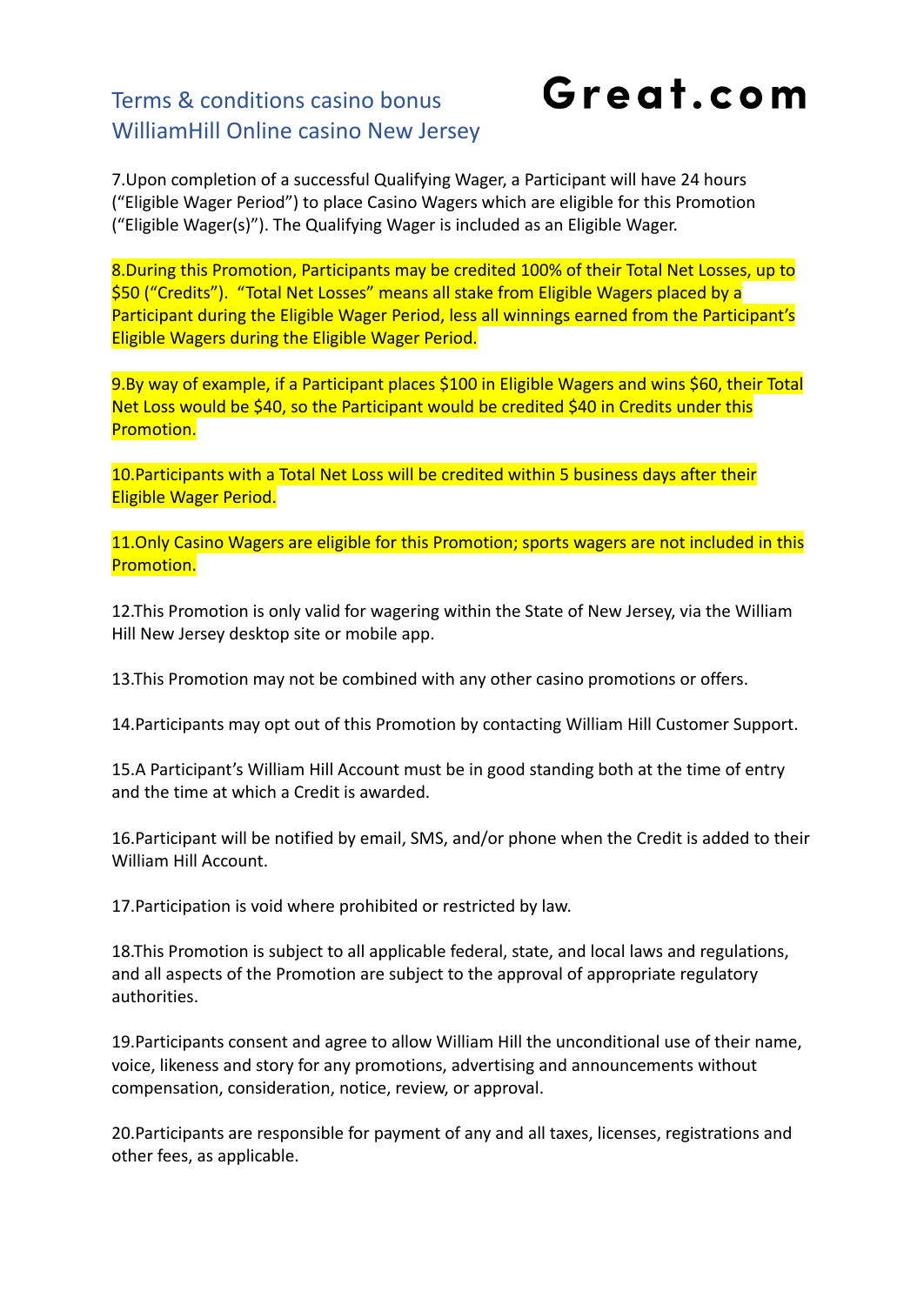Great.com

21.William Hill reserves the right to make changes to or cancel the Promotion at any time. Other restrictions may apply.

22.William Hill reserves the right to change the Promotion Period due to unforeseen or extenuating circumstances.

23.All decisions regarding the interpretation of rules, eligibility, etc. for this Promotion lie solely with William Hill whose decisions are final.

24.William Hill may disqualify any Participant from receiving a Credit based upon fraud, dishonesty, violation of these rules or other misconduct whether or not related to this Promotion.

25.William Hill is not liable for injuries or losses arising or resulting from participation in the Promotion and is not liable for any acts or omissions by employees, whether negligent or willful, in the conduct of the Promotion and is not liable in the event of any equipment or software malfunction.

26.William Hill is not responsible for lost, late, mutilated, or illegible entries nor for electronic transmission errors or delays resulting in omission, interruption, deletion, defect, delay in operations or transmission, theft or destruction or unauthorized access to or alterations of entry materials, or for technical, hardware, software, or telephone failures of any kind, lost or unavailable connections, fraud, incomplete, garbled, or delayed computer transmissions, whether caused by William Hill, users, or by any of the equipment or programming associated with or utilized in the Promotion or by any technical or human error which may occur in the processing of submissions which may limit, restrict, or prevent a Participant's ability to participate in the Promotion.

27.If for any reason the Promotion is not capable of running as planned, including infection by computer virus, bugs, tampering, unauthorized intervention, fraud, technical failures, or any other causes within or beyond the control of William Hill which corrupt or affect the administration, security, fairness, integrity, or proper conduct of this Promotion, William Hill reserves the right at its sole discretion to cancel, terminate, modify or suspend the Promotion.

28.Any attempt by any person to deliberately damage or undermine the legitimate operation of this Promotion may be a violation of criminal and civil laws and, should such an attempt be made, William Hill reserves the right to seek damages from any such person to the fullest extent of the law.

29.Records related to the Promotion will be retained for recordkeeping purposes in accordance with local legal and regulatory requirements.

30.By participating in this Promotion, Participants agree to the rules.